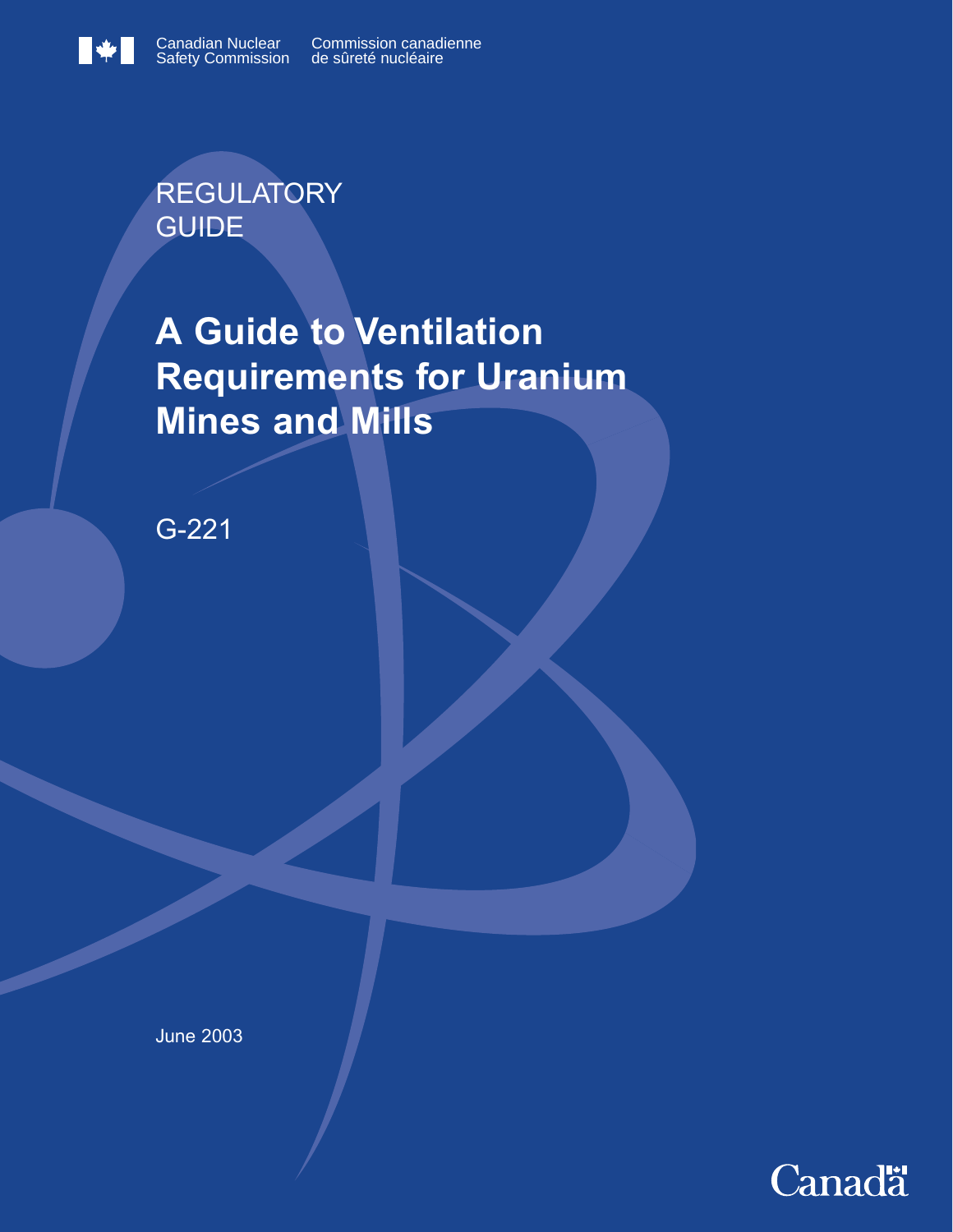# **REGULATORY DOCUMENTS**

The Canadian Nuclear Safety Commission (CNSC) operates within a legal framework that includes law and supporting regulatory documents. Law includes such legally enforceable instruments as acts, regulations, licences and orders. Regulatory documents such as policies, standards, guides, notices, procedures and information documents support and provide further information on these legally enforceable instruments. Together, law and regulatory documents form the framework for the regulatory activities of the CNSC.

The main classes of regulatory documents developed by the CNSC are:

**Regulatory policy:** a document that describes the philosophy, principles and fundamental factors used by the CNSC in its regulatory program.

**Regulatory standard:** a document that is suitable for use in compliance assessment and describes rules, characteristics or practices which the CNSC accepts as meeting the regulatory requirements.

**Regulatory guide:** a document that provides guidance or describes characteristics or practices that the CNSC recommends for meeting regulatory requirements or improving administrative effectiveness.

**Regulatory notice:** a document that provides case-specific guidance or information to alert licensees and others about significant health, safety or compliance issues that should be acted upon in a timely manner.

**Regulatory procedure:** a document that describes work processes that the CNSC follows to administer the regulatory requirements for which it is responsible.

Document types such as regulatory policies, standards, guides, notices and procedures do not create legally enforceable requirements. They support regulatory requirements found in regulations, licences and other legally enforceable instruments. However, where appropriate, a regulatory document may be made into a legally enforceable requirement by incorporation in a CNSC regulation, a licence or other legally enforceable instrument made pursuant to the *Nuclear Safety and Control Act*.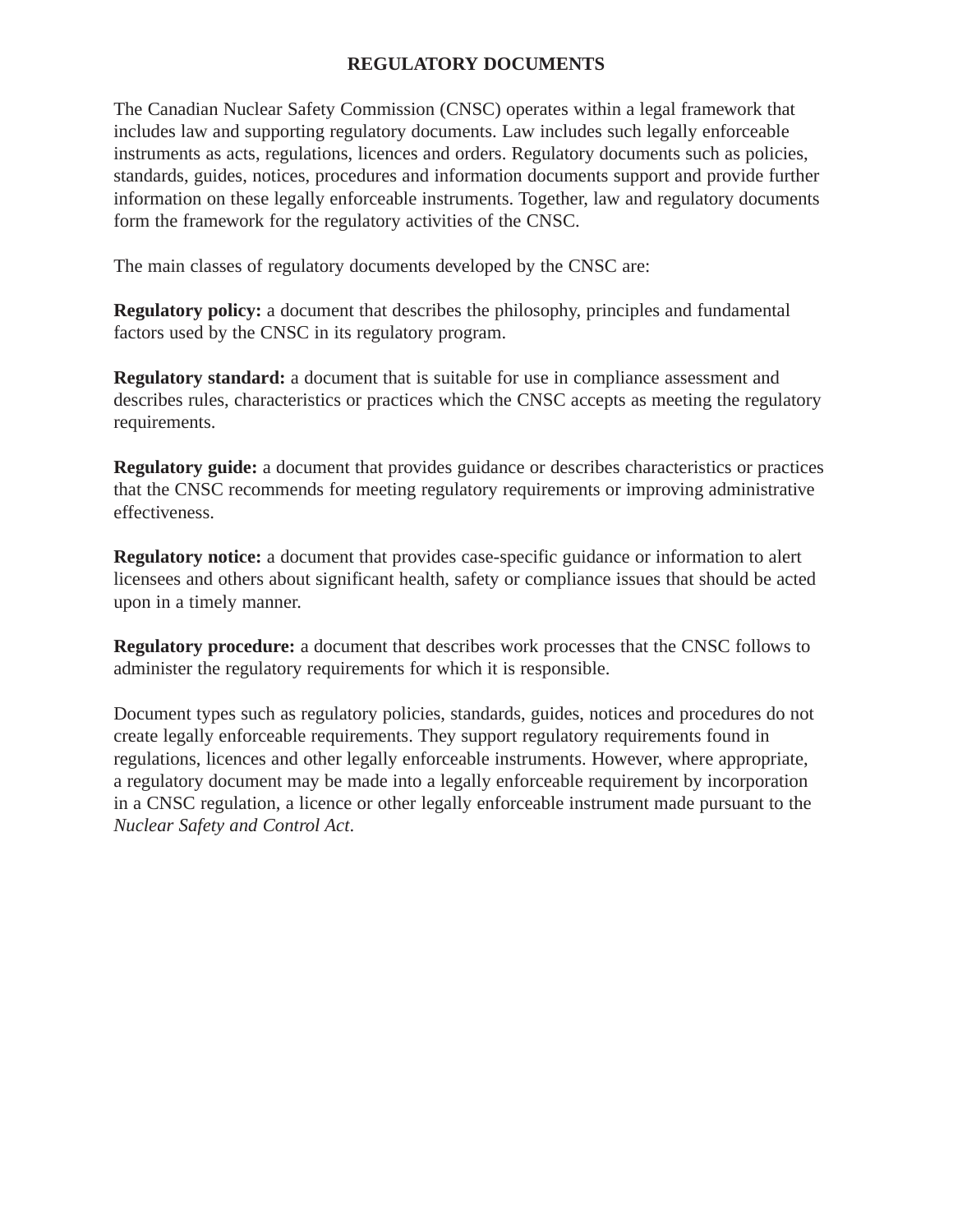# **REGULATORY GUIDE**

**A Guide to Ventilation Requirements for Uranium Mines and Mills** 

**G-221** 

**Published by the Canadian Nuclear Safety Commission June 2003**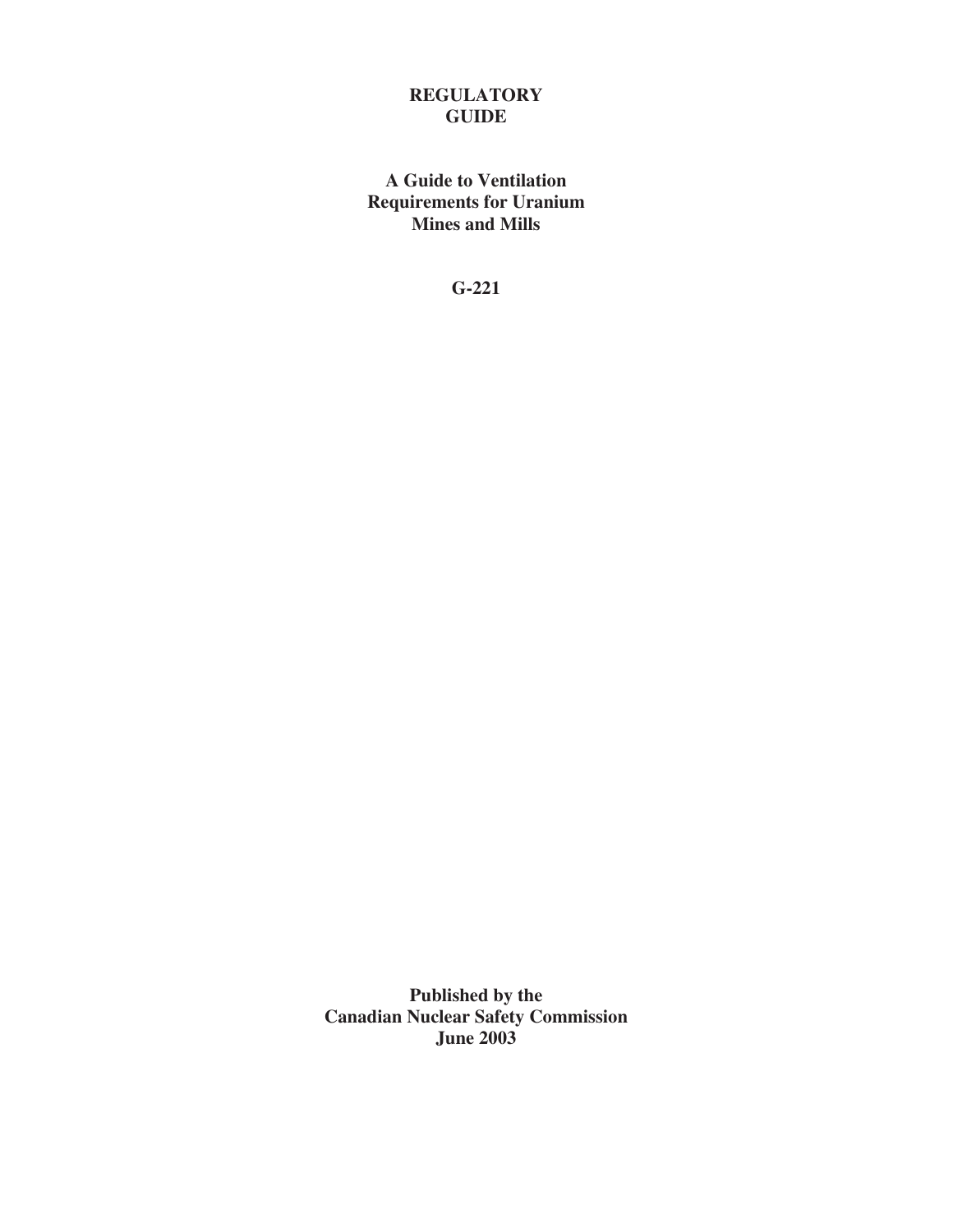*A Guide to Ventilation Requirements for Uranium Mines and Mills*. Regulatory Guide G-221

Published by the Canadian Nuclear Safety Commission

© Minister of Public Works and Government Services Canada 2003

Extracts from this document may be reproduced for individual use without permission provided the source is fully acknowledged. However, reproduction in whole or in part for purposes of resale or redistribution requires prior written permission from the Canadian Nuclear Safety Commission.

Cat. No. CC173-3/2-221E ISBN 0-662-34386-7

Également publié en français sous le titre de *Guide sur les exigences concernant la ventilation des mines et des usines de concentration d'uranium*.

#### **Document availability**

This document can be viewed on the Canadian Nuclear Safety Commission website (www.nuclearsafety.gc.ca). To order a print copy of the document in English or French, please contact:

Communications and Information Management Directorate Canadian Nuclear Safety Commission 280 Slater Street P. O. Box 1046, Station B Ottawa, Ontario K1P 5S9 CANADA

Telephone: (613) 995-5894 or 1-800-668-5284 (Canada only) Facsimile: (613) 992-2915 E-mail: publications@cnsc-ccsn.gc.ca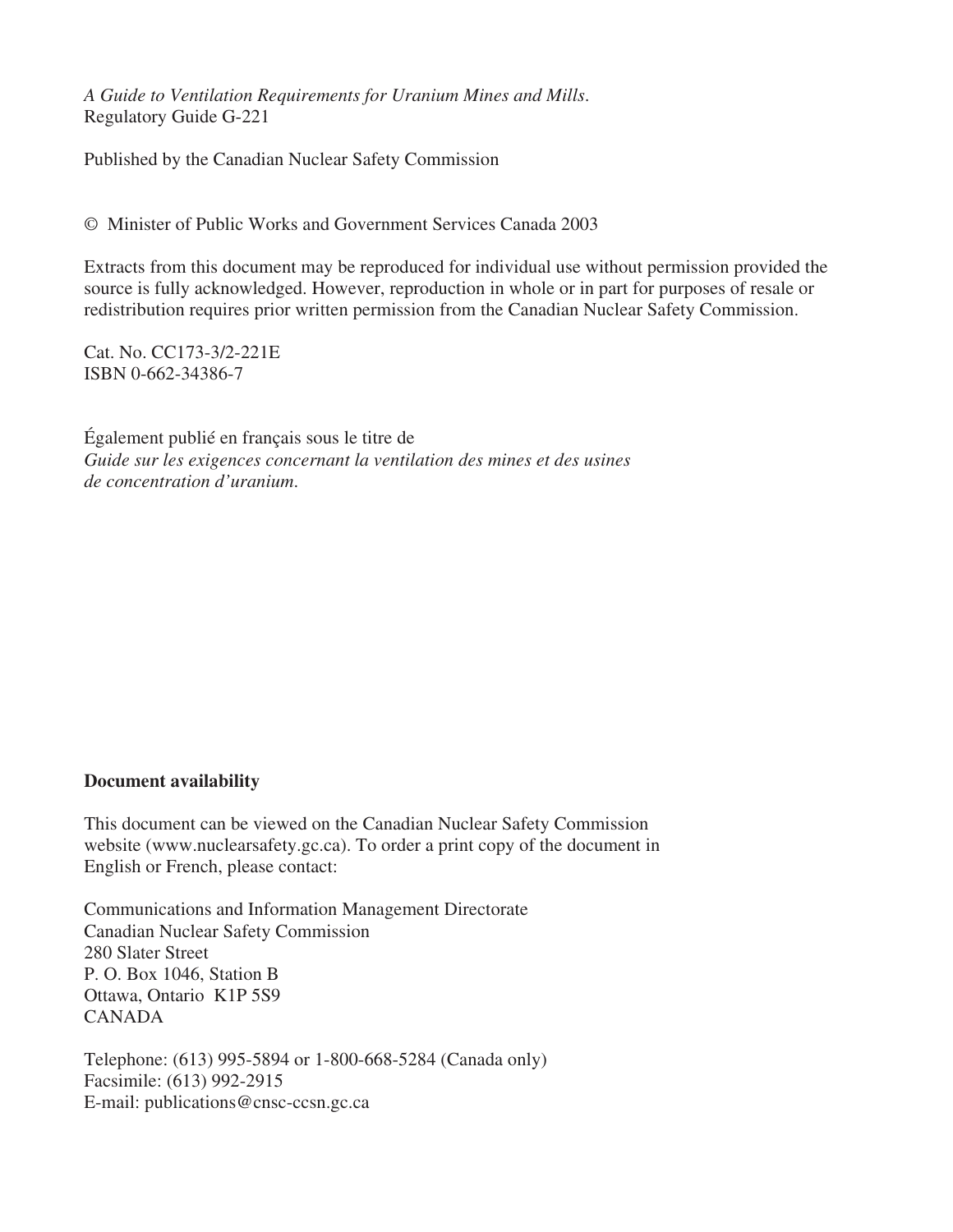# **TABLE OF CONTENTS**

| 1.0 |                                                           |       |  |  |
|-----|-----------------------------------------------------------|-------|--|--|
| 2.0 |                                                           |       |  |  |
| 3.0 | 3.1                                                       |       |  |  |
|     | 3.2                                                       |       |  |  |
| 4.0 |                                                           |       |  |  |
| 5.0 | INFORMATION REQUIREMENTS AT PRESCRIBED LICENSING STAGES 3 |       |  |  |
|     | 5.1                                                       |       |  |  |
|     | 5.2                                                       |       |  |  |
|     |                                                           | 5.2.1 |  |  |
|     |                                                           | 5.2.2 |  |  |
|     | 5.3                                                       |       |  |  |
|     |                                                           | 5.3.1 |  |  |
|     |                                                           | 5.3.2 |  |  |
|     | 5.4                                                       |       |  |  |
|     |                                                           | 5.4.1 |  |  |
|     |                                                           | 5.4.2 |  |  |
|     | 5.5                                                       |       |  |  |
|     |                                                           | 5.5.1 |  |  |
|     |                                                           | 5.5.2 |  |  |
| 6.0 |                                                           |       |  |  |
|     | 6.1                                                       |       |  |  |
|     | 6.2                                                       |       |  |  |
|     | 6.3                                                       |       |  |  |
|     | 6.4                                                       |       |  |  |
|     | 6.5                                                       |       |  |  |
|     | 6.6                                                       |       |  |  |
|     | 6.7                                                       |       |  |  |
|     | 6.8                                                       |       |  |  |
|     |                                                           |       |  |  |
|     |                                                           |       |  |  |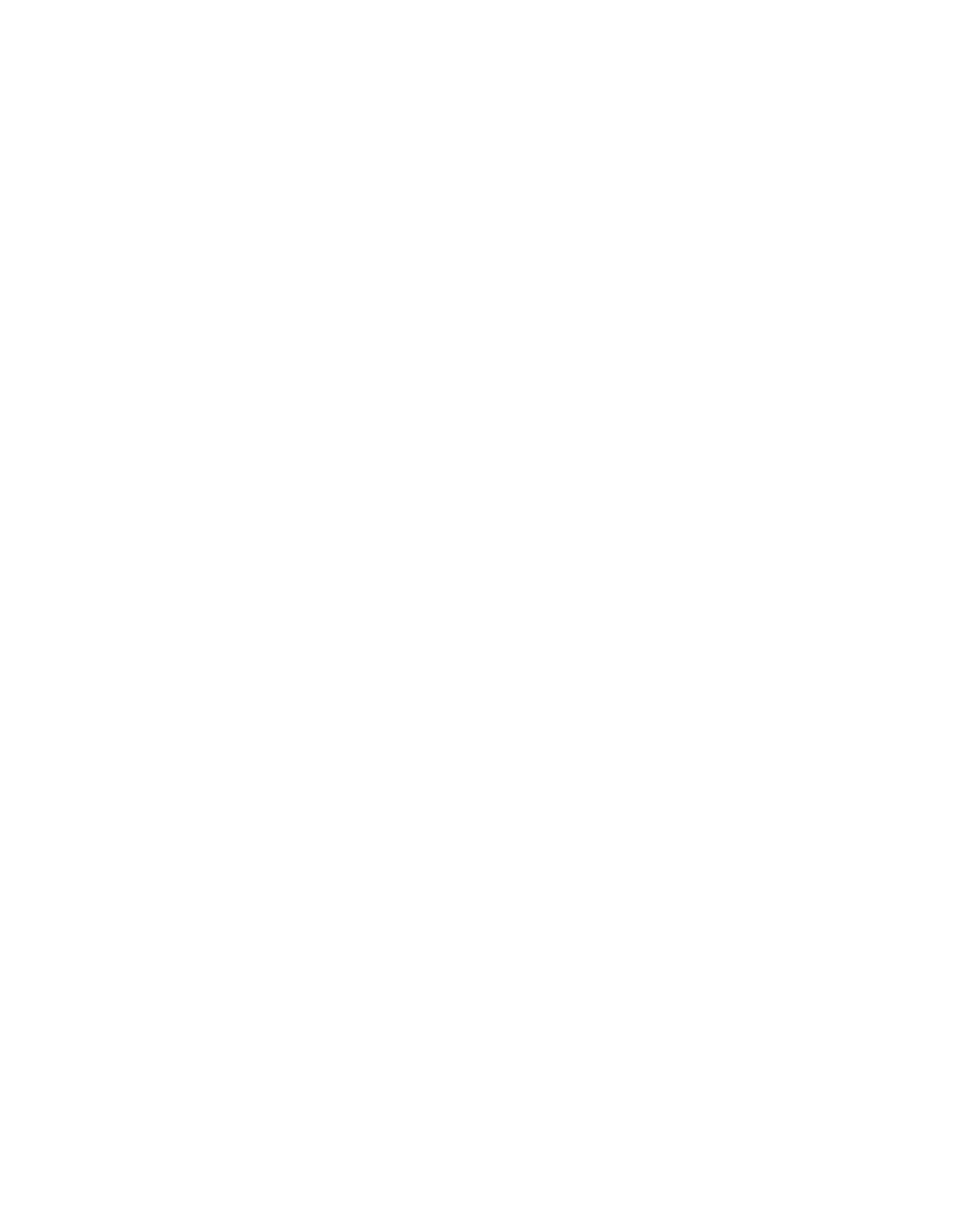# **A GUIDE TO VENTILATION REQUIREMENTS FOR URANIUM MINES AND MILLS**

# **1.0 PURPOSE**

The purpose of C-221 is to help persons address the requirements for the submission of ventilation-related information when applying for a Canadian Nuclear Safety Commission (CNSC) licence to site and construct, operate or decommission a uranium mine or mill.

This guide is also intended to help applicants for a uranium mine or mill licence understand their operational and maintenance obligations with respect to ventilation systems, and to help CNSC staff evaluate the adequacy of applications for uranium mine and mill licences.

# **2.0 SCOPE**

This guide is relevant to any application for a CNSC licence to prepare a site for and construct, operate or decommission a uranium mine or mill. In addition to summarizing the ventilationrelated obligations of uranium mine and mill licensees, the guide describes and discusses the ventilation-related information that licence applicants should typically submit to meet regulatory requirements.

The guide pertains to any ventilation of uranium mines and mills for the purpose of assuring the radiation safety of workers and on-site personnel. This ventilation may be associated with any underground or surface area or premise that is licensable by the CNSC as part of a uranium mine or mill. These areas and premises typically include mine workings, mill buildings, and other areas or premises involving or potentially affected by radiation or radioactive materials. Some examples of the latter include offices, effluent treatment plants, cafeterias, lunch rooms and personnel change-rooms.

#### **3.0 BACKGROUND**

#### **3.1 Regulatory framework**

The Canadian Nuclear Safety Commission (CNSC) is the federal agency that regulates nuclear energy and materials to protect health, safety, security and the environment and to respect Canada's international commitments on the peaceful use of nuclear energy.

The *Nuclear Safety and Control Act* ("the Act") requires persons or organizations to be licensed by the CNSC for carrying out the activities referred to in Section 26 of the Act, unless otherwise exempted. The associated regulations stipulate prerequisites for CNSC licensing, and the obligations of licensees and workers.

#### **3.2 Regulatory and licensing process**

The Act obliges the CNSC to determine, before granting or refusing to grant a licence, whether the applicant for the licence is qualified and has made adequate provision for the health and safety of persons, national security and protection of the environment. To make these determinations, the CNSC needs credible and relevant information from applicants.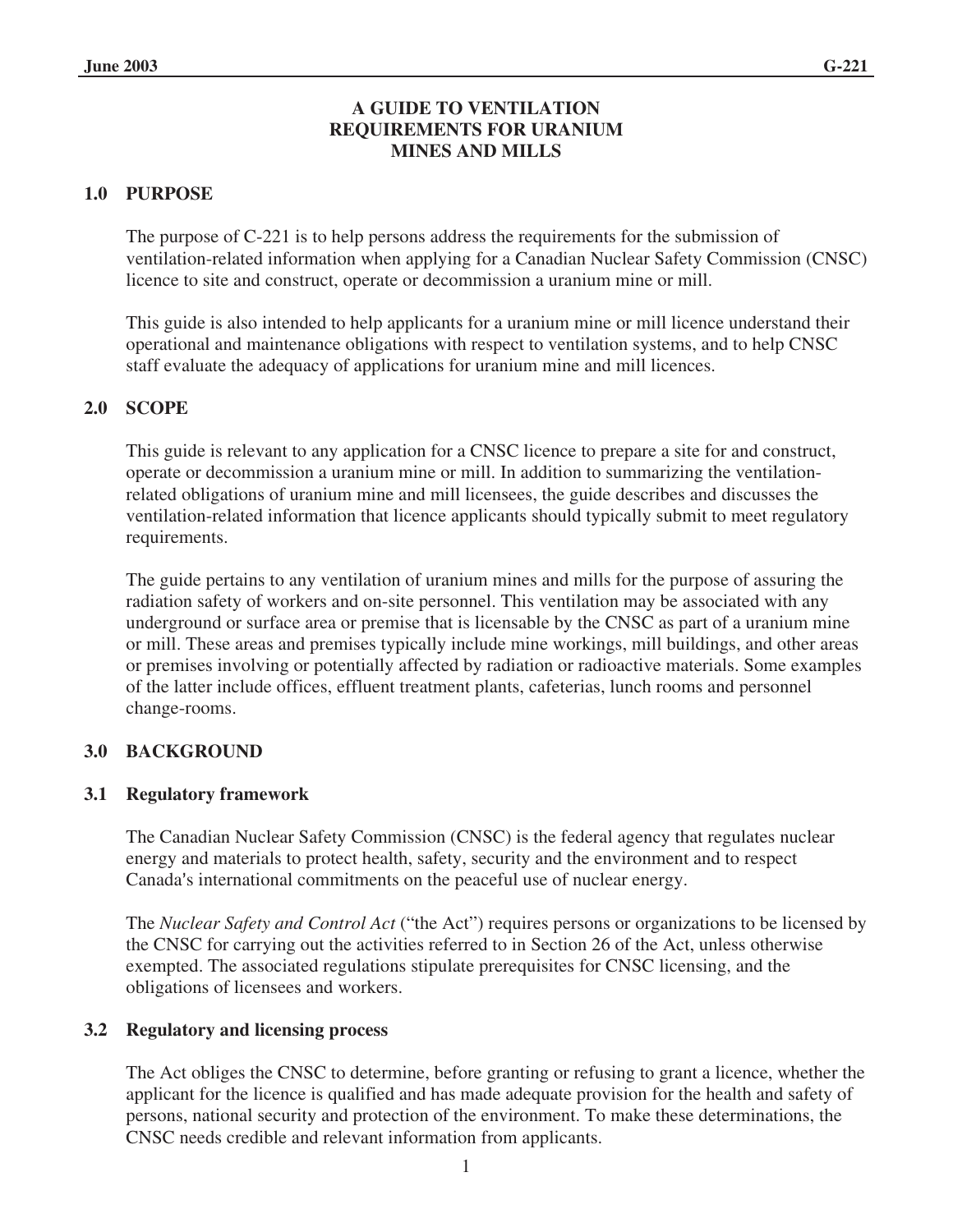Upon receipt of a licence application, or formal notice of intent to file an application containing an adequate description of the project, the CNSC determines whether the application involves a project that requires an environmental assessment pursuant to the *Canadian Environmental Assessment Act (CEA Act)* and its regulations. If an environmental assessment is required under the *CEA Act*, the CNSC may not exercise any authority that would permit the project to be carried out in whole or part until the environmental assessment process is complete. When *CEA Act* legislation does not apply to the project, the CNSC may proceed with routine processing of the associated licence application.

The CNSC's licensing process for uranium mines and mills follows the stages laid out in the *Uranium Mines and Mills Regulations*, proceeding progressively through site preparation and construction, operating, decommissioning and abandonment phases. At each licensing stage, the CNSC determines whether the licence applicant is qualified and has made adequate provision for the protection of the environment, the health and safety of persons, and the maintenance of national security and measures required to implement international obligations to which Canada has agreed. If satisfied, the CNSC may issue a licence that contains appropriate conditions.

Typically, a CNSC licence incorporates the applicant's commitments and any other conditions that the CNSC considers necessary in the interests of health and safety of persons, national security and protection of the environment.

The information required by the CNSC at each licence application stage is influenced by casespecific circumstances. Typically, the information supplied at one stage serves as a building block for the next. An application for a CNSC licence may include new information, or in accordance with section 7 of the *General Nuclear Safety and Control Regulations*, it may incorporate by reference any information that is contained in another licence issued by the CNSC.

# **4.0 OVERVIEW OF VENTILATION REQUIREMENTS IN LEGISLATION**

The *Uranium Mines and Mills Regulations* contain both direct and indirect references to the ventilation of uranium mines or mills. For example, section 3 of the Regulations is a comprehensive summary of the general types of information to be included in an application for a uranium mine or mill licence, except a licence to abandon. The section includes requirements that pertain exclusively to the ventilation of uranium mines or mills, as well as others that encompass, but are not limited to, ventilation-related matters.

Sections 4, 5, 6 and 7 of the *Uranium Mines and Mills Regulations* also address a range of topics that encompass or concern, but are not limited to, ventilation systems and related matters. These subjects include:

- codes of practice;
- the design of the mine or mill;
- the results of commissioning work;
- the design of equipment, systems and components;
- quality assurance;
- commissioning plans; and
- operating, maintenance and decommissioning policies, methods and procedures.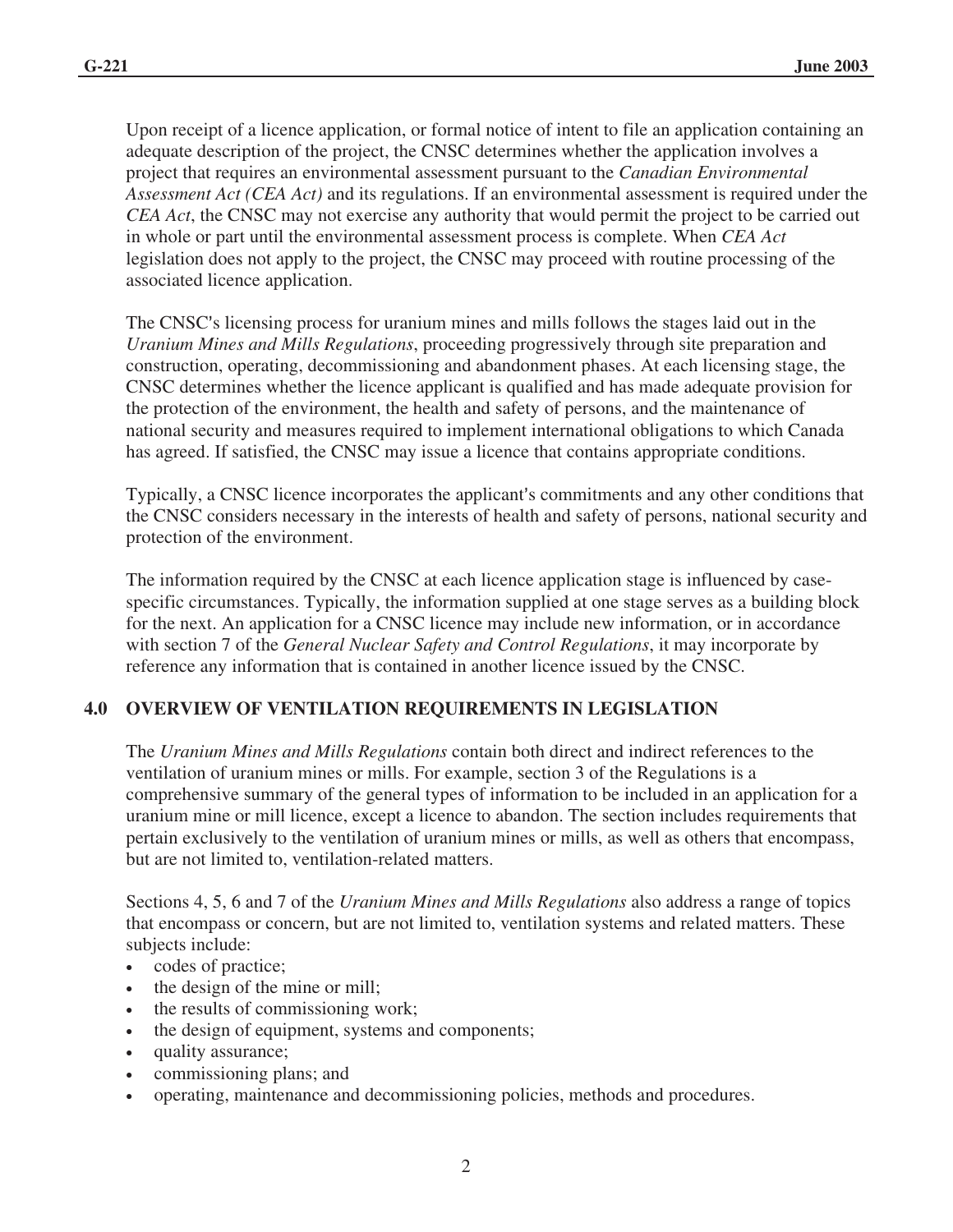Section 10 of the Regulations pertains to both ventilation-related and non-ventilation-related matters. It requires uranium mine and mill licensees:

- to establish, implement and maintain written operating procedures for their licensed activities;
- to train their workers to perform work in accordance with operating procedures; and
- to audit their workers for the purpose of verifying compliance with operating procedures.

Sections 11 and 12 specify the actions to be taken by CNSC licensees with respect to the operation or malfunction of ventilation systems. Section 16 of the *Uranium Mines and Mills Regulations*  requires licensees to keep certain records, including those for ventilation systems and activities, and to make these records available to workers and workers' representatives.

The documents listed in the References section of this guide provide information on developing and using action levels and codes of practice to control radiation doses to uranium mine and mill workers. This guidance may be relevant to the operation of ventilation systems, in order to keep radiation doses to workers and the public as low as reasonably achievable (ALARA), social and economic factors being taken into account.

#### **5.0 INFORMATION REQUIREMENTS AT PRESCRIBED LICENSING STAGES**

#### **5.1 Introduction**

The ventilation-related requirements discussed in this guide appear in the *Uranium Mines and Mills Regulations* because radiation safety in uranium mines and mills depends in part on the provision of adequate ventilation in the workplace. Historically, uranium mines and mills have used active or passive ventilation measures to limit concentrations of airborne radioactivity in workplaces. When properly designed, constructed, monitored and maintained, such systems have proven to be both practical and effective in reducing radiation hazards.

Under the *Uranium Mines and Mills Regulations*, applicants for all classes of uranium mine and mill licences, except a licence to abandon, will be responsible for submitting prescribed information pertaining to any proposed ventilation systems or activities. These information requirements will vary with the licensing stage. For example, although an application for a uranium mine or mill operating licence should typically include a description of the finalized proposal (i.e., the "policies, methods and procedures") for operating and maintaining any proposed ventilation system and "as-built" design details, more preliminary information on operating and maintenance policies, methods and procedures might suffice at the siting and construction stage. Conversely, those proponents who plan to use unproven or nonconventional technologies or methods might need to provide more rigorous substantiations at an earlier licensing stage than might be required of the proponents of more conventional (i.e., proven) approaches.

At all stages of the uranium mines and mills licensing process, the ventilation-related measures and activities proposed by individual mines or mills under the *NSC Act* and regulations will depend in part upon unique combinations of legislated requirements and case-specific factors. These factors will reflect the options open to the applicants or proponents and their respective preferences, and include site, environmental and technological constraints, such as ore-body characteristics, mining and processing technologies, facility designs and operating methods.

In some situations, proponents of uranium mine or mill projects may need to submit detailed information on their proposed undertakings for reasons that are not directly linked to CNSC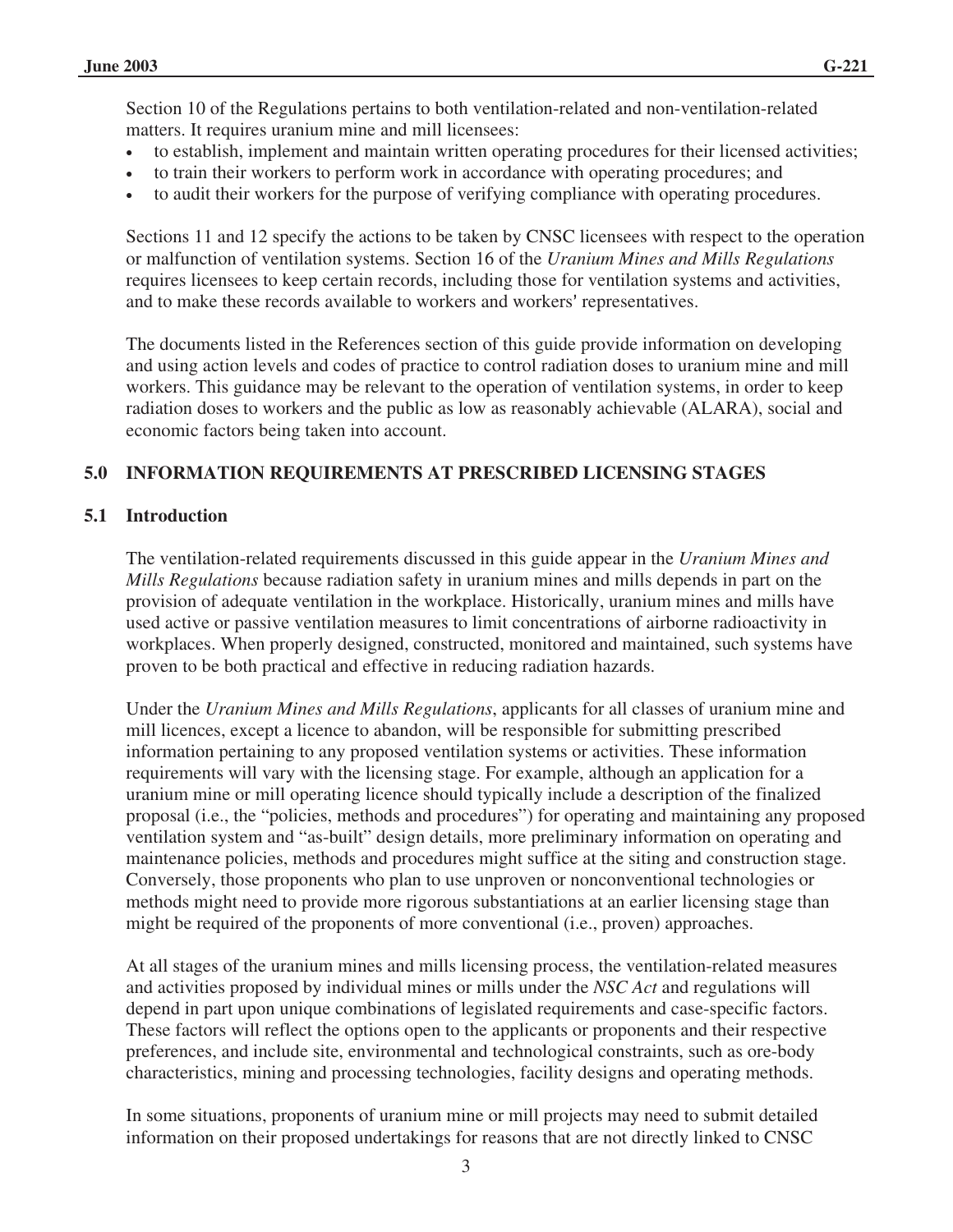licensing stages or requirements. For example, to obtain the necessary approvals for a proposed project, the proponent may need to address recommendations resulting from environmental assessments or hearings, or conditions set by government or other authorities.

At all licensing stages, the CNSC will review any proposed ventilation systems or activities against regulatory requirements, and will take into account relevant information that pertains both directly or indirectly to the systems or activities.The Act and regulations do not prescribe the form of applications for uranium mine or mill licences, only the type of information that is to be included. However, to aid regulatory review the information contained in licence applications should be organized and presented clearly and logically.

The following sections summarize and discuss information requirements for uranium mine and mill ventilation systems.

# **5.2 All classes of licences except a licence to abandon**

# **5.2.1 Summary of information requirements**

Subparagraphs 3(d)(vii) and 3(d)(viii) of the *Uranium Mines and Mills Regulations* require an application for any CNSC licence in respect of a uranium mine or mill, other than a licence to abandon, to contain descriptions of:

- the proposed ventilation and dust control methods;
- the proposed equipment for controlling air quality; and
- the proposed level of effectiveness of and inspection schedule for the ventilation and dust control systems.

#### **5.2.2 Discussion of information requirements**

The description of the proposed level of effectiveness of the ventilation and dust control systems should explain how the system will be or has been optimized in accordance with the ALARA (as low as reasonably achievable) principle of dose limitation.

If, in an applicant's opinion, ventilation systems, either active or passive, are not necessary to meet regulatory requirements, this conclusion should be stated and substantiated in the licence application.

If alternative radiation protection measures are to be substituted for engineered ventilation measures, these measures should be described and justified within the context of the applicant's radiation protection program.

The licence application should demonstrate that the proposed ventilation designs are appropriate and that the related performance predictions are valid. This documentation could include descriptions of supporting assumptions, criteria, calculations, research, modeling results, drawings, plans or diagrams.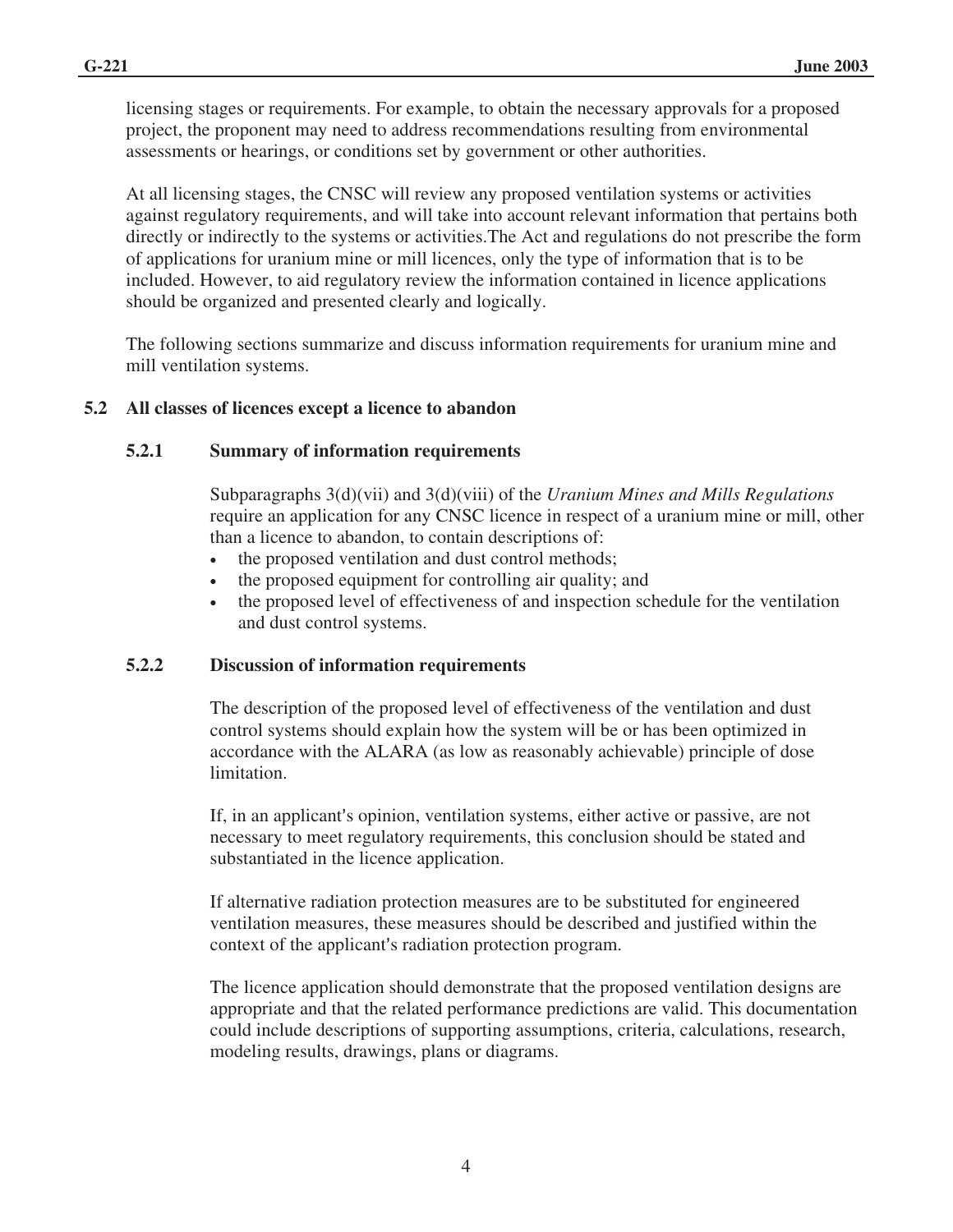#### **5.3.1 Summary of information requirements**

In addition to the information required by subparagraphs  $3(d)(vii)$  and  $3(d)(viii)$  of the *Uranium Mines and Mills Regulations*, an application for a licence to prepare a site for and construct a uranium mine or mill shall contain the following information, where it is relevant to the ventilation of the mine or mill:

- a proposed code of practice that includes:
	- (a) any action level that the applicant considers necessary for purposes of subsection 4(2) of the *Uranium Mines and Mills Regulations*,
	- (b) a description of any action that the applicant will take if an action level is reached, and
	- (c) the reporting procedures that will be followed if an action level is reached (subsection  $4(2)$ );
- a description of the proposed design of the mine or mill (paragraphs  $5(1)(a)$ ,  $5(2)(a)$ ;
- a description of the components, systems and equipment proposed to be installed at the mine or mill, including their design operating conditions (paragraphs  $5(1)(c)$ ,  $5(2)(c)$ ;
- the proposed quality assurance program for the mine or mill (paragraphs  $5(1)(d)$ ,  $5(2)(d)$ :
- the results of a process-hazard analysis and a description of how those results have been taken into account (paragraphs  $5(1)(e)$ ,  $5(2)(e)$ );
- the proposed commissioning plan for the ventilation components, systems, and equipment to be installed at the mine or mill (paragraphs  $5(1)(i)$ ,  $5(2)(i)$ ).

#### **5.3.2 Discussion of information requirements**

The information that is submitted to meet the information requirements listed in section 5.3.1 above for a licence to prepare a site for and construct a uranium mine or mill should typically include such supporting details as:

- a description of any alarm system or component, including a main fan warning device, that will be installed to ensure that the ventilation system operates safely (subsection  $11(a)$ ).
- a description of any design provisions to ensure effective separation of primary air intakes and exhausts;
- a description of any proposed auxiliary ventilation systems;
- the preliminary programs for monitoring air quality and quantity;
- a description of the quantity and quality of air that is to be supplied to each workplace area;
- a description of the expected rate of air exchange in the workplace after installation of any proposed ventilation systems;
- a description of the expected air quality in the workplace after installation of any proposed ventilation systems;
- a description of any administrative provisions to ensure effective operation of the ventilation system;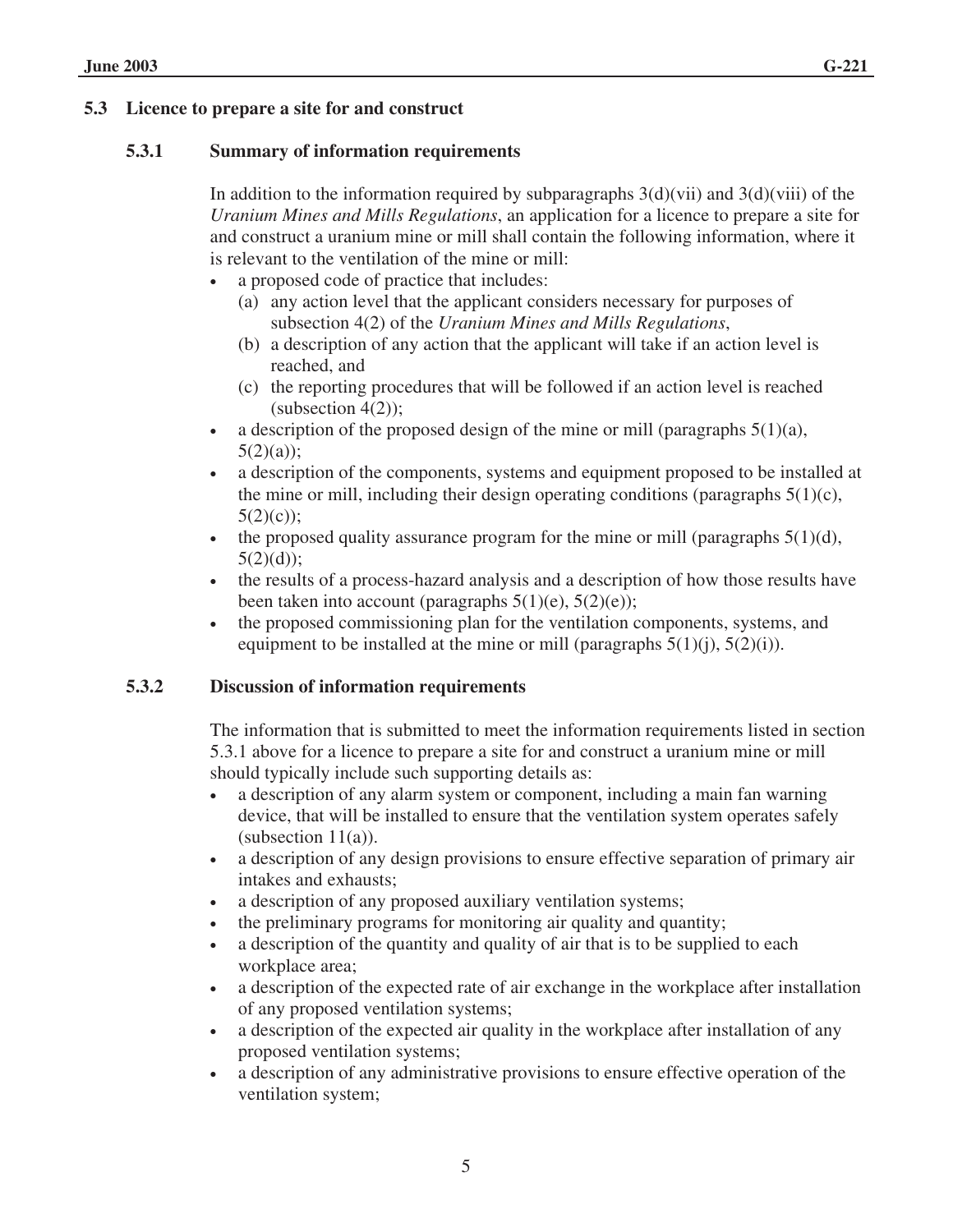- proposed operating parameters for winter and summer; and
- any proposed measures to control the movement of radiation from unventilated to ventilated areas of underground mines.

#### **5.4 Licence to operate**

#### **5.4.1 Summary of information requirements**

In addition to the information required by subparagraphs  $3(d)(vii)$  and  $3(d)(viii)$  of the *Uranium Mines and Mills Regulations*, an application for a licence to operate a uranium mine or mill shall contain the following information, where it is relevant to the ventilation of the mine or mill:

- a proposed code of practice that includes:
	- (a) any action level that the applicant considers necessary for purposes of subsection 4(2) of the *Uranium Mines and Mills Regulations*,
	- (b) a description of any action that the applicant will take if an action level is reached, and
	- (c) the reporting procedures that will be followed if an action level is reached  $(subsection 4(2))$ ;
- the proposed policies, methods and procedures for operating and maintaining the ventilation systems (paragraphs  $6(1)(c)$ ,  $6(2)(c)$ );
- a description of the structures, components, systems and equipment that have been constructed or installed at the mine or mill, and their design operating conditions as a result of commissioning (paragraphs  $6(1)(b)$ ,  $6(2)(b)$ );
- the results of any commissioning work (paragraph  $6(1)(a)$ );

#### **5.4.2 Discussion of information requirements**

To meet the above requirements as they pertain to ventilation systems or related measures, an application for a licence to operate a uranium mine or mill should include or incorporate the relevant information, whether new or previously submitted.

Accordingly, an application to the CNSC for a uranium mine or mill operating licence should demonstrate that any engineered ventilation system will be operated, monitored and maintained in accordance with regulatory requirements. Typically, the application should describe:

- the dimensions, location and layout of ventilation ducts;
- the location, type and use of all ventilation system controls and regulators;
- the design, location and operation of any equipment or devices to measure air quality or air quantity;
- the location of system air intakes and exhausts;
- the measures to ensure that a person is designated to receive and respond to a warning signal provided by a main-fan warning device (subsection 11(b));
- the measures that are to be implemented to prevent any person or activity from interfering with the proper operation of the ventilation system (subsection 11(c);
- the measures that the applicant proposes to implement to protect the health and safety of workers if the ventilation system in the licensed workplace fails to function in accordance with the licence (paragraph  $12(1)(a)$ );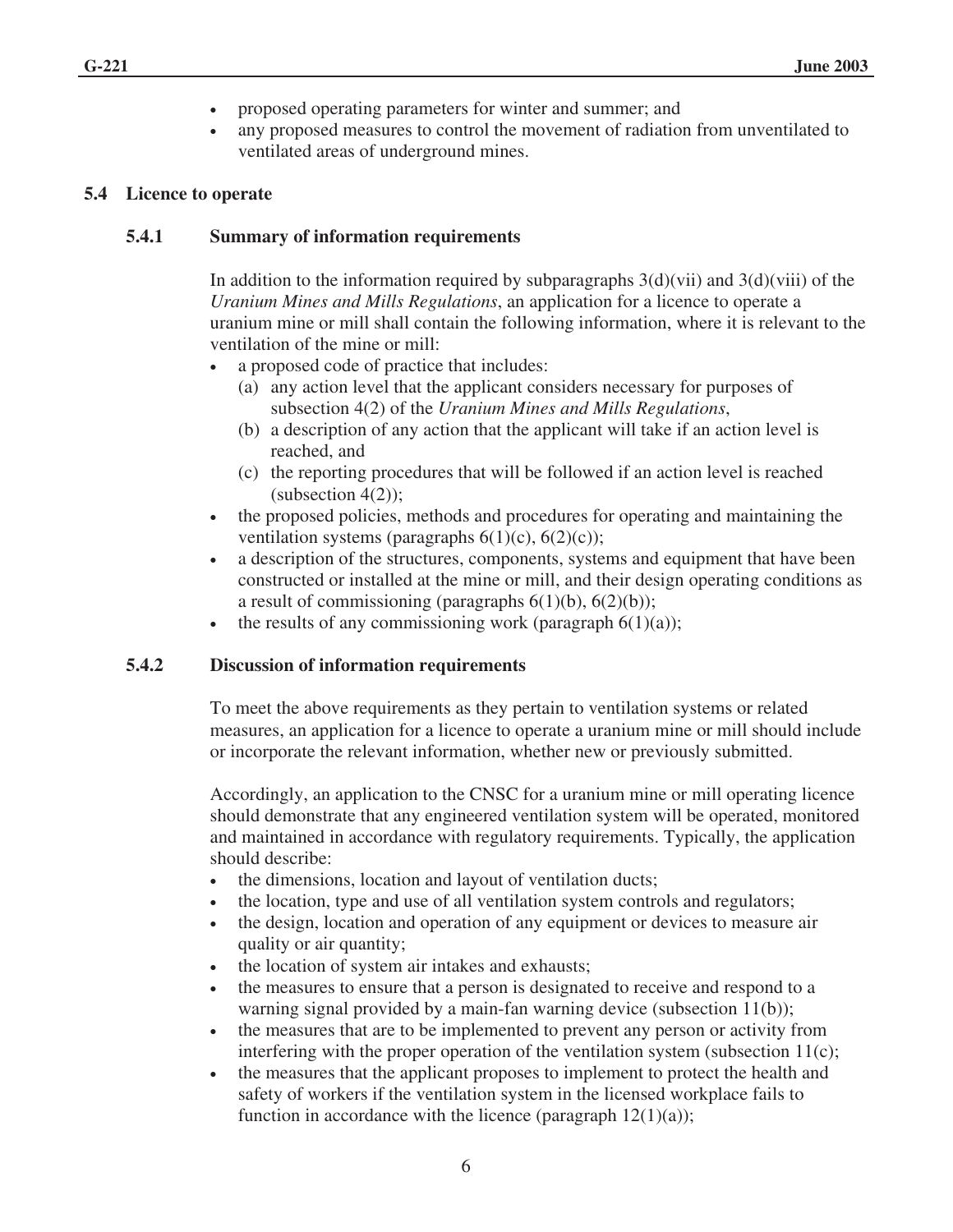- the measures that the licence applicant proposes to implement to ensure, in the event of a ventilation system not functioning in accordance with a licence, that only the work that is immediately necessary to restore the system is performed in the affected workplace (paragraph  $12(1)(b)$ );
- how the licensee will inform a worker of the protective measures that have been taken and are to be taken in connection with any work necessary to restore a ventilation system (subsection 12(2));
- how the ventilation system has been constructed to meet any relevant conditions of the associated CNSC licence to prepare a site for and construct the facility;
- any available results from the monitoring of the performance of the ventilation system during commissioning;
- any planned changes with respect to the design, operation, monitoring, maintenance or performance of the engineered ventilation system;
- any proposed code of practice with respect to the ventilation system; and
- the policies, methods and procedures for operating, maintaining and controlling the ventilation system.

# **5.5 Licence to decommission**

# **5.5.1 Summary of information requirements**

In addition to the information required by subparagraphs  $3(d)(vii)$  and  $3(d)(viii)$  of the *Uranium Mines and Mills Regulations*, the regulations stipulate that an application for a licence to decommission a uranium mine or mill shall contain the following information where it is relevant to the ventilation of the mine or mill.

- a proposed code of practice that includes:
	- (a) any action level that the applicant considers necessary for purposes of subsection 4(2) of the *Uranium Mines and Mills Regulations*,
	- (b) a description of any action that the applicant will take if an action level is reached, and
	- (c) the reporting procedures that will be followed if an action level is reached (subsection  $4(2)$ );
- the proposed schedule for the decommissioning work, including the proposed starting date and the expected completion date of the decommissioning work and the rationale for the schedule (subsection  $7(a)$ );
- a description of the land, buildings, structures, components, systems, equipment, nuclear substances and hazardous substances that will be affected by the decommissioning (subsection 7(b));
- the proposed measures, methods and procedures for carrying on the decommissioning (subsection 7(c)); and
- a description of the planned state of the site upon completion of the decommissioning work (subsection 7(d)).

# **5.5.2 Discussion of information requirements**

The information submitted in support of an application for a licence to decommission should address the requirements listed in 5.5.1 above to a level of detail and accuracy that demonstrates that the applicant has made adequate allowance for the health and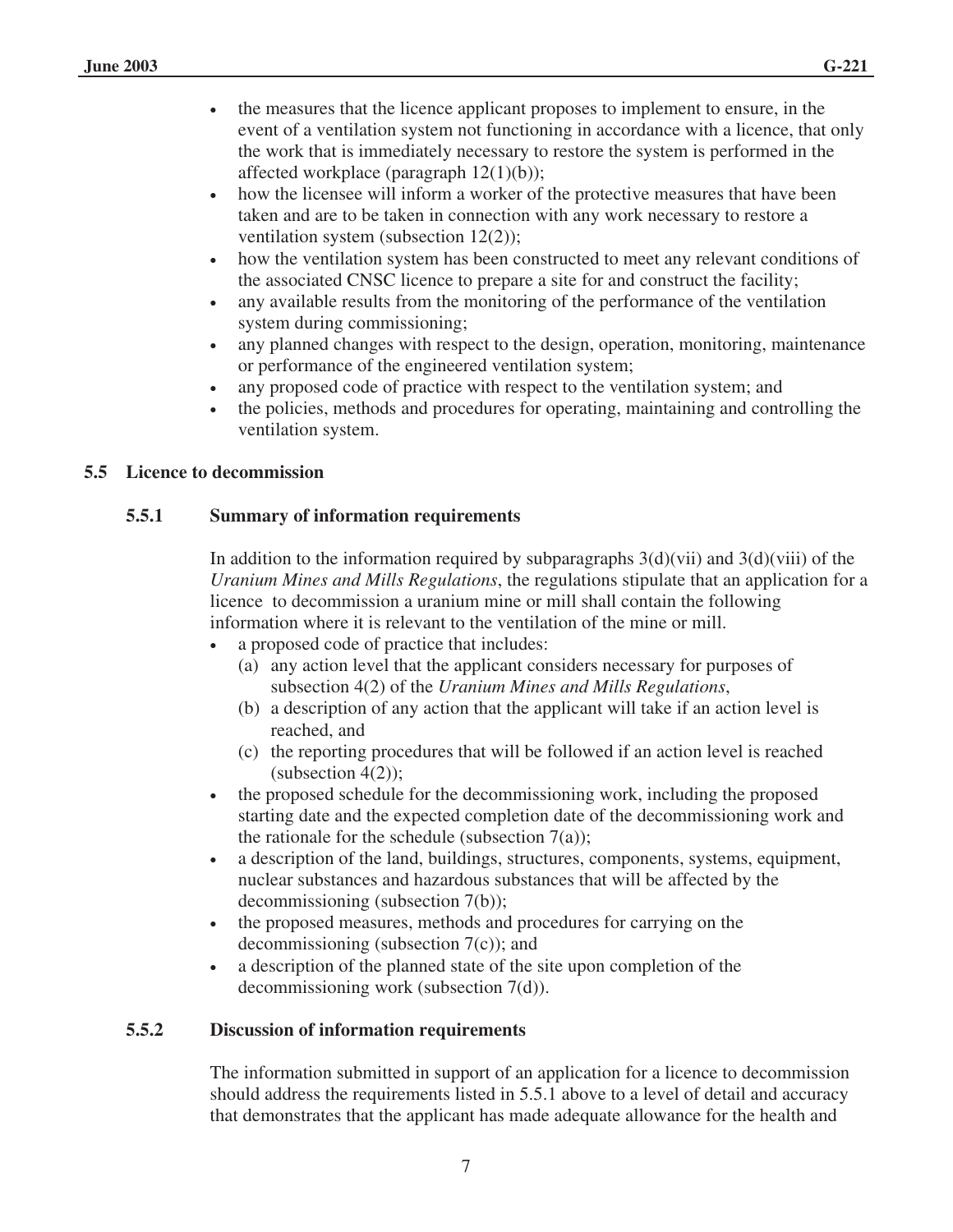safety of persons, national security and protection of the environment during decommissioning.

One example of making adequate allowance might be to provide enhanced ventilation during some or all decommissioning activities. This could involve the continued use, with or without modifications, of a ventilation system that was used during the operating phase, or the use of new measures. Accordingly, a licence applicant's preferred measures will typically be influenced by case-specific circumstances, such as whether previously installed ventilation systems have become radioactively contaminated during use, or whether the proposed ventilation systems are likely to become similarly contaminated upon use. To expedite regulatory review and licensing, the application for a decommissioning licence should address any such possibilities.

The CNSC may need to know the details of an applicant's proposed decommissioning plans in order to evaluate the adequacy of any proposed use or decommissioning of ventilation systems and equipment.

To help control radiation doses to workers and the public during decommissioning activities, action levels that involve ventilation activities or results can be incorporated into codes of practice at uranium mines or mill.

# **6.0 OPERATIONAL AND MAINTENANCE RELATED REQUIREMENTS**

#### **6.1 Requirement to post codes of practice**

If a code of practice is referred to in a uranium mine or mill licence, the licensee is required by section 9 of the *Uranium Mines and Mills Regulations* to post a copy of the code of practice at a location within the uranium mine or mill that is accessible to all workers and where it is most likely to come to their attention.

#### **6.2 Requirement for written procedures**

Paragraph 10(a) of the *Uranium Mines and Mills Regulations* obliges every CNSC licensee to establish, implement and maintain written procedures for the conduct of licensed activities. Accordingly, uranium mine and mill licensees that use ventilation systems to help protect their workers and the public must establish, implement and maintain written procedures to ensure that these systems operate effectively. These operating procedures should include provisions, such as inspection, surveillance or sampling programs, for purposes of evaluating, controlling and demonstrating the effectiveness of the associated systems.

#### **6.3 Requirement for workers to be trained**

Paragraph 10(b) of the *Uranium Mines and Mills Regulations* further obliges licensees to train their workers to perform work in accordance with operating procedures. To meet this obligation as it relates to a ventilation system at a uranium mine or mill, the licensee must ensure that the workers who are responsible for following the ventilation-related operating procedures receive training to perform their work.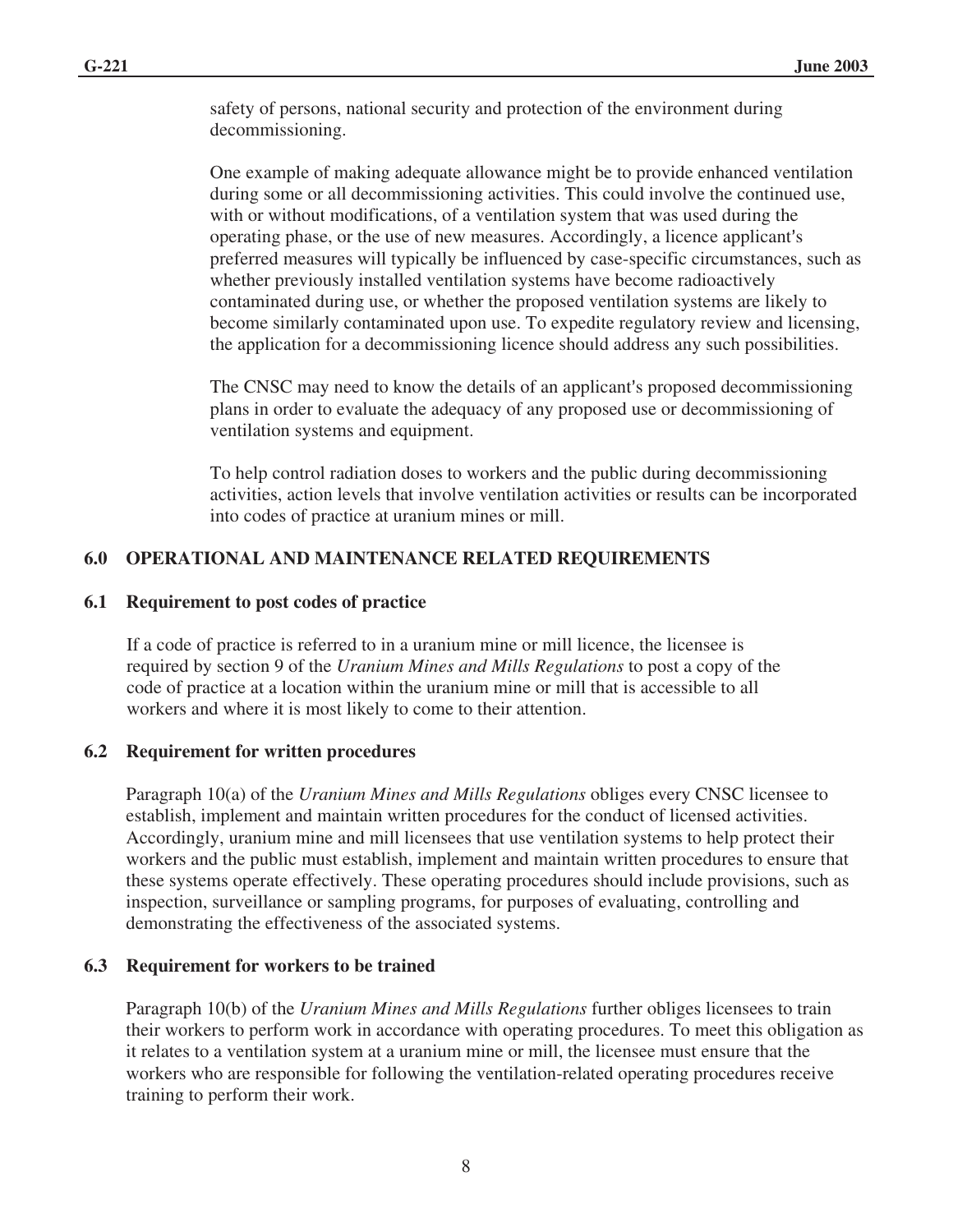Paragraph 10(c) of the *Uranium Mines and Mills Regulations* also obliges licensees to audit their workers for the purpose of verifying compliance with the relevant operating procedures for the conduct of licensed activities, including those for ventilation systems at uranium mines and mills.

# **6.5 Requirement for design, designation and prevention measures**

Section 11 of the *Uranium Mines and Mills Regulations* requires every licensee to:

- ensure that each main fan of the ventilation systems established in accordance with the licence is equipped with a device that provides a warning signal when the main fan is not functioning properly (paragraph 11(a));
- ensure that a person is designated to receive and respond to any warning signal provided by the main fan warning device (paragraph 11(b)); and
- implement measures to prevent any person or activity from interfering with the proper operation of the ventilation systems (paragraph 11(c)).

# **6.6 Requirement for operating and maintenance contingencies**

Where a ventilation system in a uranium mine or mill workplace is not functioning in accordance with the licence, section 12 of the *Uranium Mines and Mills Regulations* requires the licensee to:

- implement alternative measure to protect the health and safety of the workers (paragraph  $12(1)(a)$ ); and
- ensure that only the work necessary to restore the ventilation system is performed in the workplace (paragraph 12(1)(b)).

Subsection 12(2) of the *Uranium Mines and Mills Regulations* stipulates that before a worker performs any work that is necessary to restore a ventilation system at a uranium mine or mill, the uranium mine or mill licensee shall inform the worker of the protective measures that have been taken, and are to be taken in connection with the work.

# **6.7 Requirement to keep records**

Section 16 of the *Uranium Mines and Mills Regulations* requires every uranium mine or mill licensee to keep the following records that pertain to, or could pertain to, mine or mill ventilation systems:

- operating and maintenance procedures (paragraph  $16(1)(a)$ );
- the design of the components and systems installed at the mine or mill (paragraph  $16(1)(e)$ );
- the method and relevant data used to ascertain the doses of radiation received by workers at the uranium mine or mill and the intake of radioactive nuclear substances by those workers (paragraph  $16(1)(f)$ );
- any measurement made in accordance with the licence or the regulations made under the Act (paragraph  $16(1)(g)$ );
- the inspections and maintenance carried out in accordance with the licence or the regulations made under the *NSC Act* (paragraph 16(1)(h));
- the quantity of air delivered by each main fan identified in the licence (paragraph  $16(1)(i)$ );
- the performance of each dust control system (paragraph  $16(1)(i)$ ); and
- the training received by each worker (paragraph  $16(1)(k)$ ).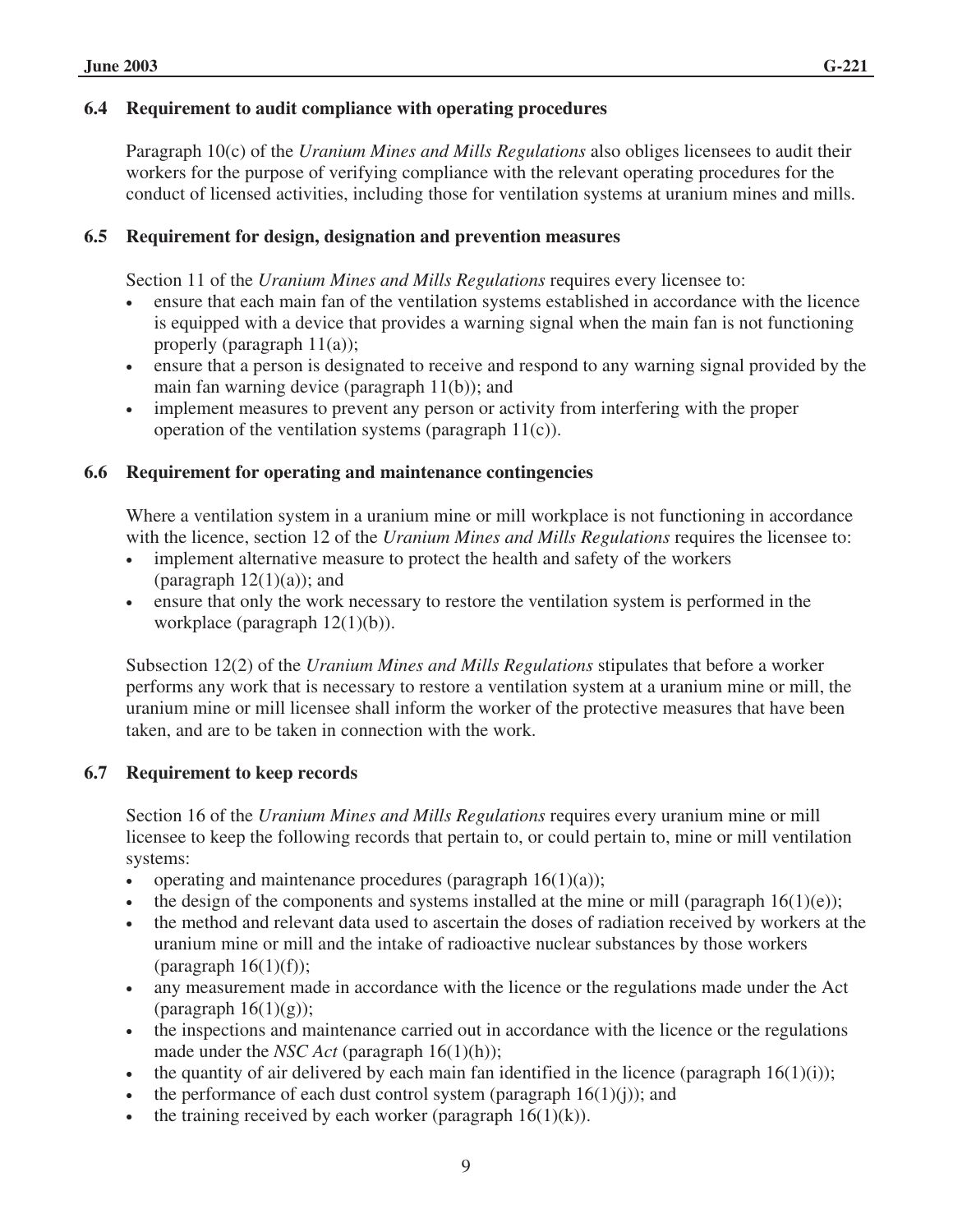# **6.8 Requirement to make records available**

Section 16 of the *Uranium Mines and Mills Regulations* also requires every uranium mine or mill licensee to:

- make the prescribed records available at the uranium mine or mill to the workers or workers' representative (subsection 16(2));
- retain a record of the training received by workers employed at the uranium mine and mill (subsection  $16(3)$ ); and

post at a location within the uranium mine or mill that is accessible to all workers, and where it is most likely to come to their attention, a record of the measurements made in respect of every workplace in accordance with the licence and the *Uranium Mines and Mills Regulations* (subsection  $16(4)$ ).